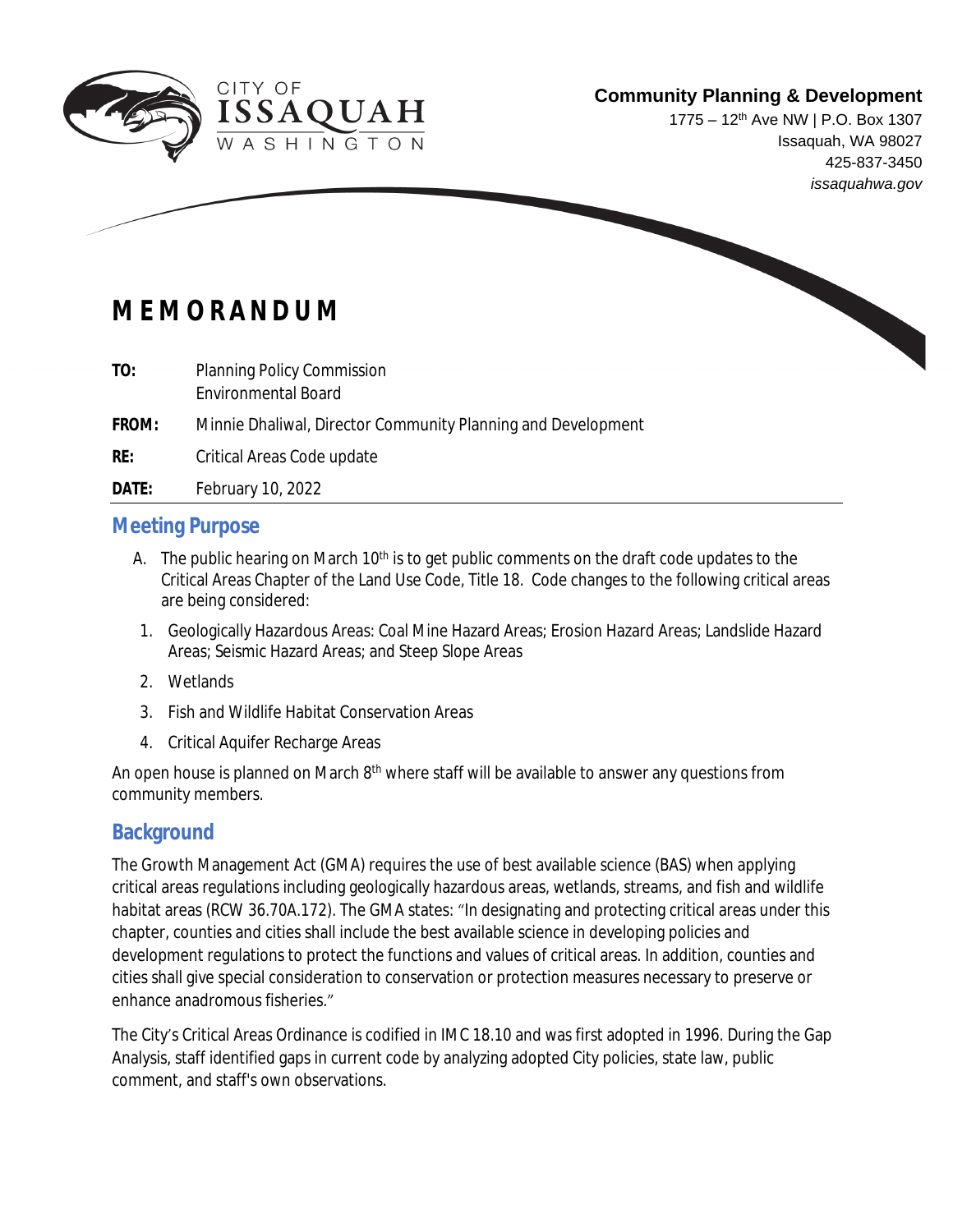Based on recommendation of City Council the following items from the Council's Title 18 Goals and Outcomes chart are relevant to critical areas code changes.

- 1. Goal 1 Protect Forested Hillsides
- 2. Goal 3 Conserve and protect environmentally critical areas from loss or degradation
- 3. Goal 4 Enhance wetland and the riparian corridors and improve fish and wildlife habitat
- 4. Goal 9 Ensure new development demonstrates implementation of community sustainable development and climate goals.

# **Summary of Changes**

#### **General code and content consolidation and reorganization**

- Added "Articles" to organizing sections of code.
- Adopted new numbering system 18.802 for Critical Areas section.
- Moved Definitions section to the end under Article VII.
- Migrated definitions from the existing code that related to policy to their respective sections, especially in updated Description and purpose sections. For example, the definition of "Streams" has been adapted into 18.802.400 Description and purpose for Fish and Wildlife Habitat Conservation Areas (FWHCAs).
- Revised language and phrasing for clarity.
- All code that addresses procedures, variances, and process has been removed to be included and consolidated into a new section of code covering Procedures for all Title 18. For example, text from 18.10.370 will be integrated into Procedures.
- Code from 18.10.840 and 18.12.176 on Violations and penalties will be combined into a unified section on Violations, Penalties, and Enforcement covering all Title 18.
- References to "Native vegetation" edited to specify "King County lowlands" to focus on regional ecology of Issaquah.
- Exemptions section revised (18.802.030)
- Public agency and utility exemption criteria revised (18.802.040)
- Reasonable Use Exception criteria updated (18.802.420)

### **Consolidated Sections**

- Consolidated all sections related to Critical Areas Studies (18.802.060 to .100) Article II
	- o Proposes draft Table 18.802.060.D to clearly list when additional study is required
	- o Wetland delineation study is valid for five years instead of three, to align with State and Federal requirements – 18.802.080
	- o Under study requirements for Critical Aquifer Recharge Areas, added Groundwater Monitoring Plan and Phase 1 Environmental Site Assessment and Hydrogeologic Critical Areas Assessment requirements.
- 18.802.410 Monitoring new section incorporating general monitoring requirements applicable to all critical areas. Section removes language, "unless authorized by the Director"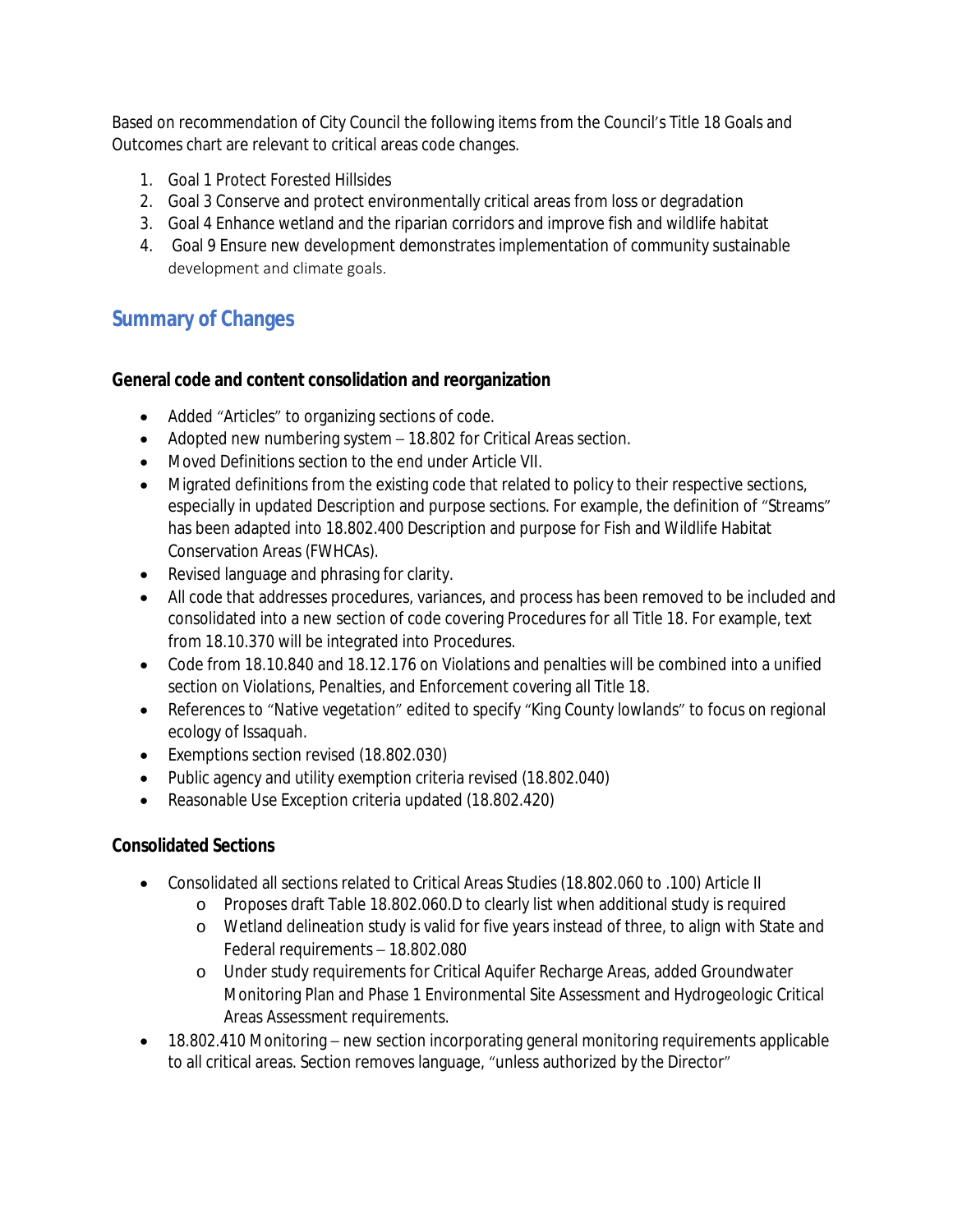#### **New Sections**

- New sections on additional development standards for coal mine hazard areas (18.802.140) and Mitigations of geologic hazards (18.802.190)
- Fish and Wildlife Habitat Conservation Areas (FWHCAs) added (Article V)**.** The existing code section on streams was consolidated under this new section, which adds language surrounding designations for fish habitat and regulations.

#### **Changes to standard and clarifications**

#### **Wetlands**

- **o** Wetland rating system and buffer width table has been updated to follow Ecology's 2018 best available science recommendation (18.802.210 and 18.802.220) Bog considerations were also added to the definition of wetlands under 18.802.210.
- **o** This table shows in underline /strikeout format (existing/ proposed) buffer widths.

| Table 18.10.640.C Wetland Buffer Standards <sup>1</sup>                                                                                                                                                                                                   |                                                                                                    |                                                                 |                 |             |  |
|-----------------------------------------------------------------------------------------------------------------------------------------------------------------------------------------------------------------------------------------------------------|----------------------------------------------------------------------------------------------------|-----------------------------------------------------------------|-----------------|-------------|--|
| Category                                                                                                                                                                                                                                                  | <b>Wetland Characteristic</b>                                                                      | <b>Intensity of Impact of Adjacent Land</b><br>Use <sup>2</sup> |                 |             |  |
|                                                                                                                                                                                                                                                           |                                                                                                    | <b>BufferLow</b>                                                | <b>Moderate</b> | <b>High</b> |  |
| I and II<br>(Wetlands with a total<br>score of 23 to 27<br>points or more for<br>Category I; and 20 to<br>22 points for Category<br>II; or wetlands rated by<br>"Special<br>Characteristics"<br>identified on thein<br><b>DOE Wetland Rating</b><br>form) | Natural heritage wetlandsBogs and<br>Wetlands of High Conservation Value <sup>3</sup><br>Bogs      | 490-125 feet<br>$490$ feet                                      | 190 feet        | 250 feet    |  |
|                                                                                                                                                                                                                                                           | Forested                                                                                           | Based on score for habitat or water<br>quality functions        |                 |             |  |
|                                                                                                                                                                                                                                                           | Habitat score of 8 to 9 <sup>3</sup>                                                               | 225-150 feet                                                    | 225 feet        | 300 feet    |  |
|                                                                                                                                                                                                                                                           | Habitat score of 6 to 7                                                                            | 450-75 feet                                                     | 110 feet        | 150 feet    |  |
|                                                                                                                                                                                                                                                           | Habitat score of 5 to 6Habitat score<br>less than 6 and water quality score 8<br>to 9 <sup>3</sup> | 400-50 feet                                                     | 75 feet         | 100 feet    |  |
|                                                                                                                                                                                                                                                           | Habitat score of 3 to 4Not meeting any<br>of the above characteristics                             | 75-50 feet                                                      | 75 feet         | 100 feet    |  |
| Ш<br>(Wetlands with a total<br>score of 16 to 19<br>points on the DOE<br>Wetland Rating form)                                                                                                                                                             | Habitat score of 8 to 937                                                                          | 440-150 feet                                                    | 225 feet        | 300 feet    |  |
|                                                                                                                                                                                                                                                           | Habitat score of 56 to 67                                                                          | 75 feet                                                         | 110 feet        | 150 feet    |  |
|                                                                                                                                                                                                                                                           | Habitat score of 3 to 54                                                                           | 50-40 feet                                                      | 60 feet         | 80 feet     |  |
| IV<br>over 2,500 square<br>feet<br>(Wetlands with a total<br>score of 9 to 15less<br>than 16 points on the<br><b>DOE Wetland Rating</b><br>form)                                                                                                          | Total score for functions of 9 to 15<br>pointsAny habitat score                                    | 40-25 feet                                                      | 40 feet         | 50 feet     |  |
| W.<br>less than 2,500<br>square feet                                                                                                                                                                                                                      |                                                                                                    | No buffer<br>required                                           |                 |             |  |

- o All Category IV wetlands have buffer protection regardless of size. This change can be found in IMC 18.802.210
- o Language has been added to clarify how a buffer is measured in IMC 18.802.230.B
- o Removed wetland buffer width exceptions (18.10.650). All development must comply with the standard buffer with outlined in IMC 18.802.220.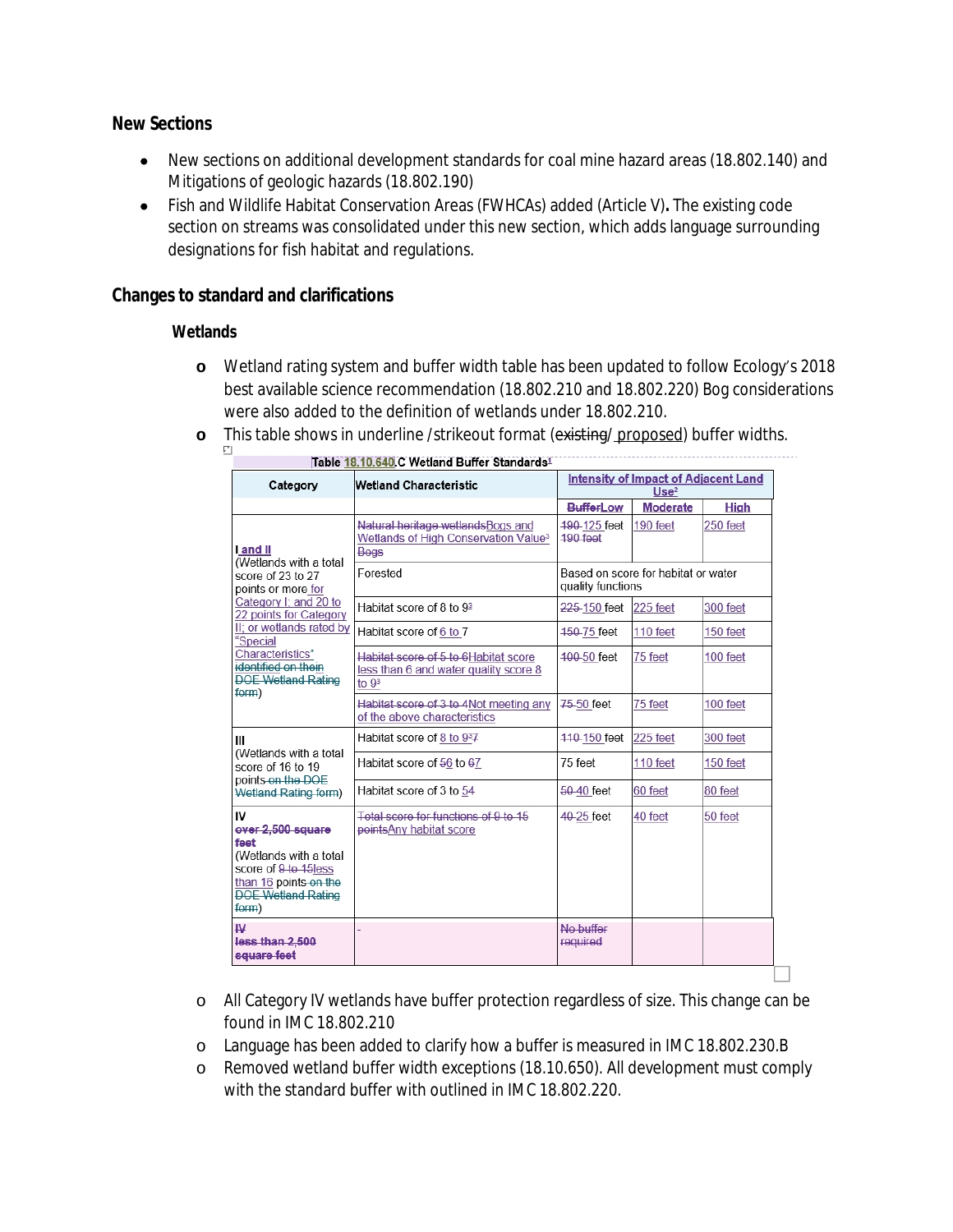- o Removed Density Credits section
- o Updated language around mitigation bank for wetland enhancement based on feedback from US Army Corp of Engineers (USACOE)and Washington State Department of Ecology. USACOE prefers mitigation bank in advance of wetland impacts instead of permittee responsible on-site wetland mitigation. See IMC 18.802.1270.G
- o Updated surface water management to only allow stormwater Low Impact Development Best Management Practices in wetland buffers. Stormwater facilities such as vaults or structures are not allowed in wetland buffers IMC 18.802.240.B.4.
- o Language has been included to include site investigative work to be restored to previous condition
- **o** 18.802.260 adds examples of resource agencies and clarifies that non-native vegetation is not allowed. Protective fencing updated under (C)(6). Adds reference to MC 13.29 on best practices and enforcement of pesticide use.
- **o** 18.802.270 Mitigating for impacts to wetlands clarifies reference to Interagency Joint Guidance, and resolves conflict between City and Army Corps of Engineers by changing mitigation hierarchy to resemble the Army Corps of Engineers'.
- **o** 18.802.280 Mitigation plan requirements changes include:
	- "Evaluation criteria" changed to "Performance standards"
	- Adds new two new requirements under subsection 5 on Detailed landscape construction plans: minimizing invasive species and licensed landscape architect certification.
	- Specific standards have been updated for mitigation plan requirements. Some standards such as planting density and plant size have been excluded since mitigation requirements may vary by wetland habitat type and for an expanded variety of plants found in the Puget Sound Lowlands.

#### **Fish and Wildlife Habitat Conservation Areas (FWHCAs)**

- **o** Streams are now regulated under Chapter 18.802 Article V FWHCA and definition of a stream has been updated in IMC 18.802.590
- o Washington State DNR system of stream designations adopted, which considers the stream's capacity to support fish. Stream classifications updated to be consistent with Washington State's water typing system described in WAC 222-16-030, which classifies water bodies as Type S, Type F, Type Np, Type Ns (formerly Type 1, 2, 3, 4 or 5) according to documented fish use, physical criteria to potentially be used by fish, and seasonality of flow.

| <b>Stream Type</b> | <b>Required Buffer (feet)</b> |  |
|--------------------|-------------------------------|--|
|                    | 100                           |  |
|                    | 100                           |  |
| Np                 | 75                            |  |
| Ns                 | 50                            |  |

#### Table 18.802.320.F Required Stream Buffer Widths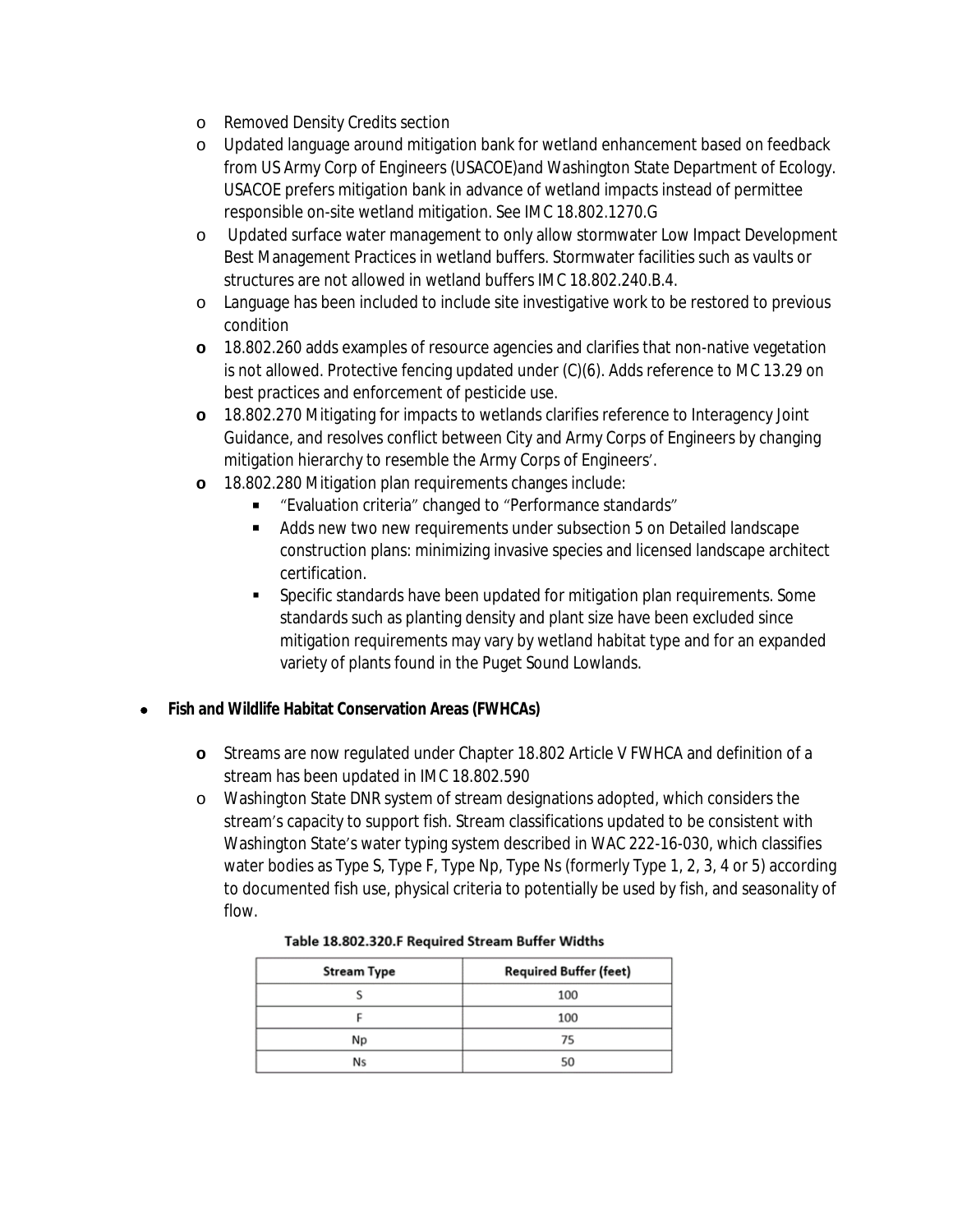- **o** Updated the code to make the definition of "Class 2 Streams with Salmonids" easier to understand by clarifying that the main criteria are the presence of fish, regardless of stream flow. This change can be found in IMC 18.802.310 .The definition of Class 3 streams is revised to means those streams that are intermittent or ephemeral during years of normal rainfall and are not used by salmonids. The description of Class 3 streams has been changed to Type Np. The description has been updated in IMC 18.802.310
- **o** Conditions and considerations for habitat corridors added, with reference to WDFW's WDFW Priority Habitat and Species (PHS) lists and maps. [Here is the link to this map](https://products.issaquahwa.gov/html5viewerpublic/index.html?viewer=issypublic&layerTheme=1). Click on layers and select "priority species and habitat" layer and then click on the mapped area on the map to get a list of species. These habitats are included in Article V.
- **o** Low Impact Development Best Management Practices added to the section with reference to adopted Stormwater Design Manual
- **o** Requirement for a civil engineer changed to "Professional Engineer licensed in Washington" to allow for geotechnical engineers.
- o Section of code removed allowing fees in lieu of mitigation.
- o Removed stream buffer reduction. The code will now only allow buffer averaging IMC 18.802.320.L
- o Added Culvert Replacement Requirement in IMC 18.802.330.D
- o Updated surface water management to only allow stormwater Low Impact Development Best Management Practices in stream buffers. Stormwater facilities or structures are not allowed in stream buffers IMC 18.802.330.G

#### **Critical Aquifer Recharge Areas (CARA)**

- **o** Adopts recommendation of four CARA designations based on best available science and the Hydrogeologic Study done by the city.
- **o** Adds reference to IMC 13.29 (Groundwater Quality Monitoring) on best management practices.
- **o** Incorporates updated CARA maps into city code.
- o Provide details on prohibited land uses and business types within each level of CARA and Well Head Protection Areas classification.

#### **Geologically Hazardous Areas**

There are five critical area types grouped generally as Geologically Hazardous areas:

- o Coal Mine
- o Erosion
- o Landslide
- o Seismic
- o Steep Slope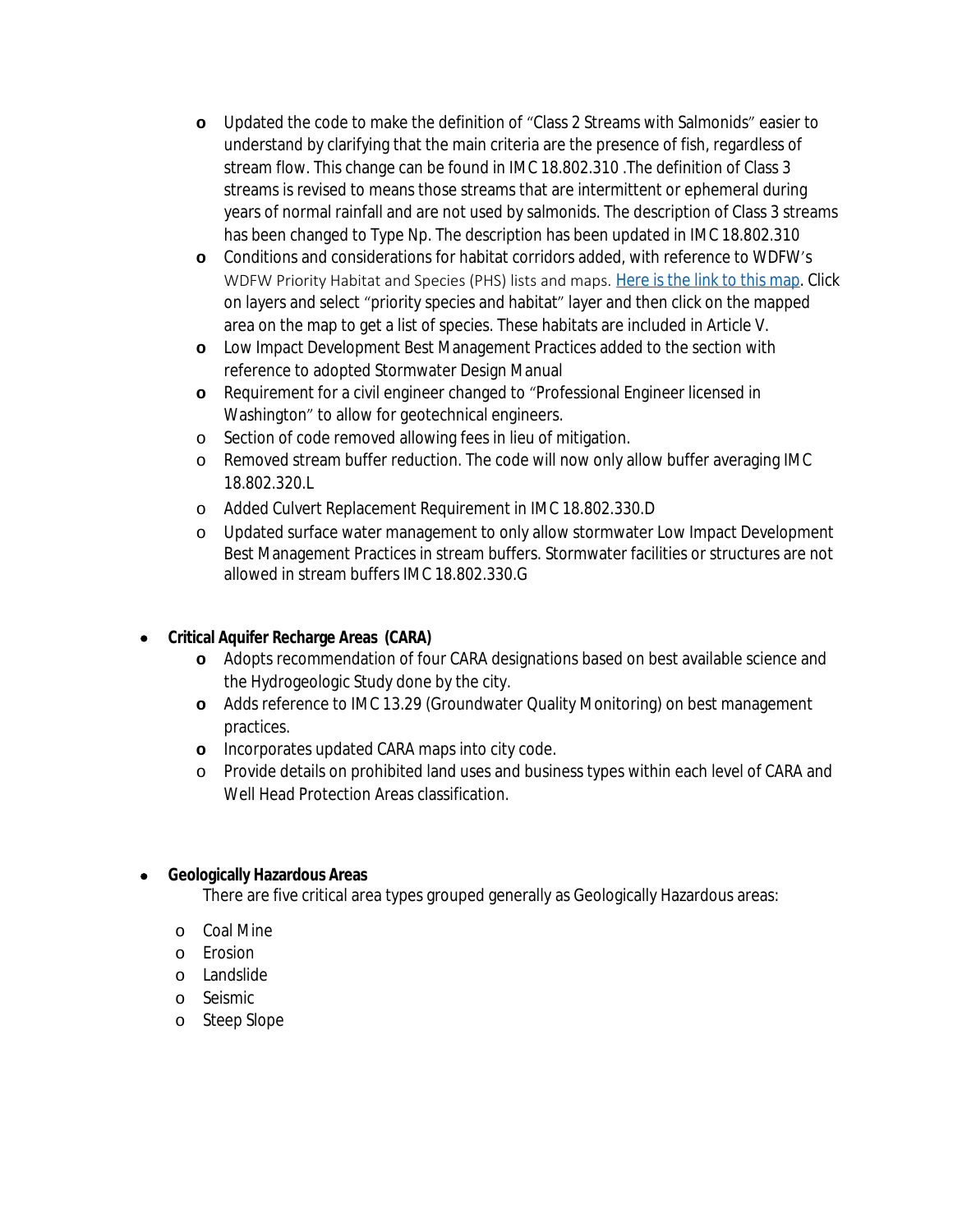Proposed updates incorporate best available science with changes generally summarized as follows:

- o Updated required **critical area study contents** and added additional specific information required for each type of geologically hazardous area.
- o Added or updated **classifications** of each geologically hazardous areas.
- o Added or updated **development standards** for each geologically hazardous area to define specifically when development is allowed.
- o Added **mitigation section** allowing for possible mitigation of Landslide, Seismic and Coal Mine Hazards.
- o Clarified and updated required **buffers and setbacks** for each geologically hazardous area

#### **Geologically Hazardous Area Type Buffers Y/N Building Setback<sup>1</sup> Y/N Classification Standard Buffer Minimum Buffer Allowed<sup>4</sup>** Erosion | N | N | N/A | N/A | N/A Steep Slope Y Y From Crest 50 feet 10 feet<br>Y Y From Sides 50 feet 10 feet From Sides | 50 feet | 10 feet Y | Y | From Toe | 50 feet | 10 feet **Landslide**  $Y \mid Y \mid$  From Crown  $\mid$  50 feet<sup>2</sup>  $\mid$  N/A<sup>3</sup> Y | Y | From Sides | 50 feet | 15 feet<sup>3</sup>  $Y$   $Y$  From Toe 50 feet<sup>2</sup> N/A<sup>3</sup> Seismic N | N | Liquefaction | N/A | N/A N N | Lateral Spreading | N/A | N/A Y | Y | Fault Rupture | Site Specific | N/A Coal Mine N N N N Declassified N/A N/A N/A N N N Moderate N/A N/A Y | Y | Severe | 15 feet | 15 feet

#### **Table 1. Geologically Hazardous Area Buffer Summary**

1 Building Setbacks for all geologic hazard zones (except seismic) is 15 feet from edge of buffer.

<sup>2</sup> Buffers may be larger than 50 feet depending on the type of landslide hazard (i.e. debris flows, deep seated landslides)

 $3$  Landslide buffer reduction/elimination possible if landslide movement is permanently stabilized

4 Buffer reductions may be approved by the Director based on assessment standards applied to site specific peer reviewed critical area report

In addition to what is discussed above, selected notable items specific to the type of geological hazardous areas are highlighted, as follows.

#### **Coal Mine Hazard Areas;**

- o New requirement for buffers from severe mine hazards.
- o New section for development standards, including exceptions for additions to existing singlefamily residences and limited development within severe mine hazard areas if risk of surface collapse is removed, with mitigation.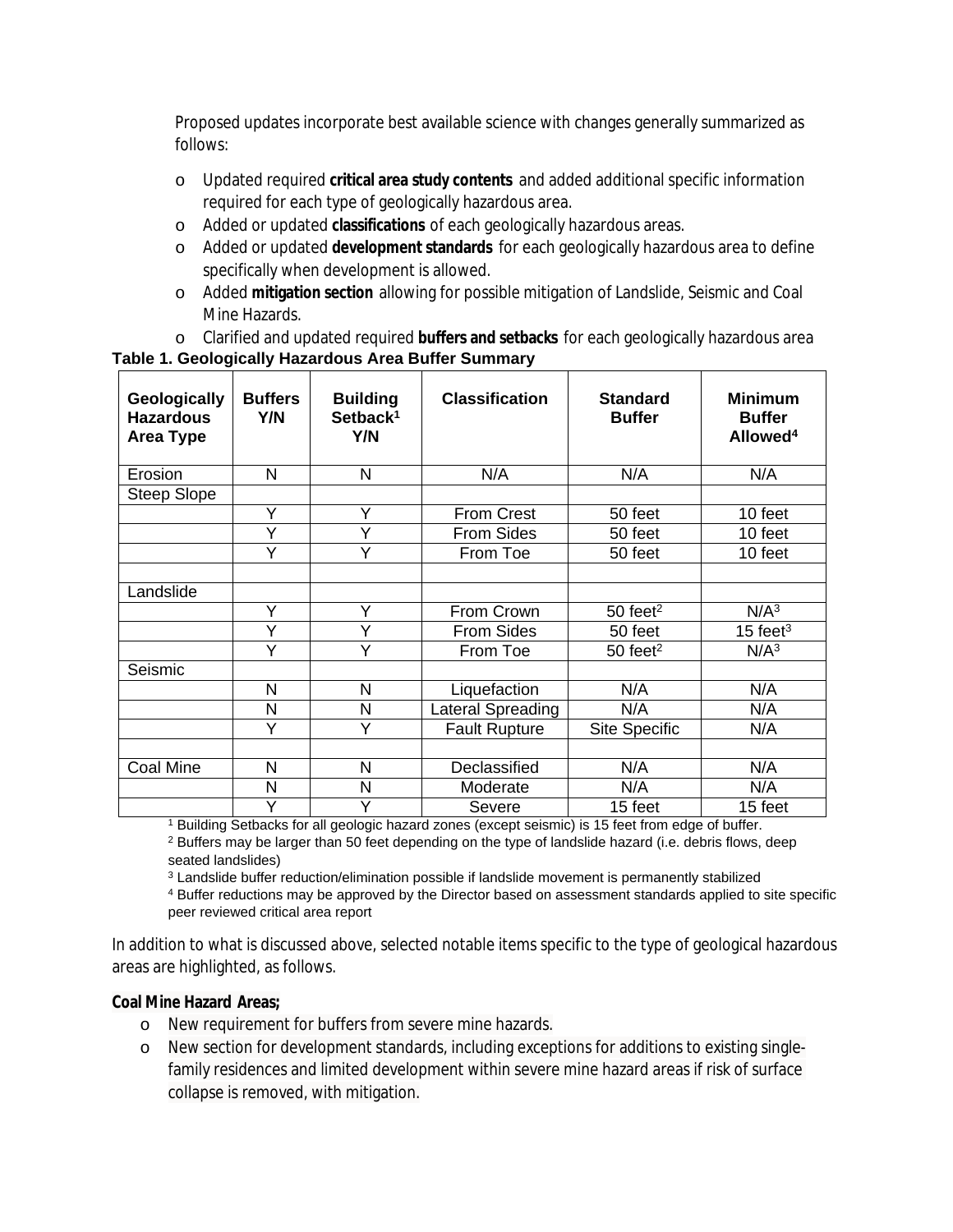o Decision to permit construction over mitigated moderate or severe mine hazards made on a case by case basis.

#### **Erosion Hazard Areas;**

o No specific updates proposed beyond the generally described items.

#### **Landslide Hazard Areas;**

- o May be altered if no decrease in slope stability on adjacent properties and can be designed to eliminate or mitigate the hazard to the property and adjacent properties.
- o May be mitigated with a detailed mitigation design demonstrating how all significant risks for future slope movement have been permanently eliminated.

#### **Seismic Hazard Areas**

- o Clarified seismic hazard area building restrictions and requirements for mitigation. There are additional regulations contained in the Building Code adopted under IMC 16.04
- o If mitigated, structure, pavement, utilities and grading may be permitted in area. Performance criteria and monitoring established via collaboration and must be approved by City.

#### **Steep Slope Areas;**

- o Explicitly states that steep slope buffers larger than 50-ft will be required if necessary to mitigate landslide and erosion hazards and to protect public health safety and welfare.
- o Added assessment standards for buffer reduction requests, primarily base on stability analysis and engineering design considerations to ensure stability with defined factors of safety.
- o Clarified that engineered walls and reinforced, stabilized slopes are not considered steep slopes.
- o Alteration may be allowed for:
	- o Surface water conveyance facilities consistent with adopted stormwater regulations must minimize disturbance to slope and vegetation.
	- o Trails if documented that there is no loss of buffer function and value and other standards are followed.
	- o Utilities if it doesn't subject the area to risk of landslide or erosion.
	- o View corridors limited trimming with no soil disturbance.
- o Includes criteria for very limited removal of vegetation.
- o Includes exemptions for:
	- o Steep slopes with vertical change of less than 20-ft if critical area and soils study demonstrates no adverse impact due to project.
	- o Steep slopes created through previous, legal grading activities. If the previous slope remains at 40% or greater, must meet requirements of chapter.

## **Previous Meetings**

- July 22,2021, Joint PPC and Environmental Board Meeting [\(agenda/](https://issaquah.civicweb.net/filepro/documents/?preview=140653) [video](https://www.youtube.com/watch?v=FdF_yAItsWM) / [minutes](https://issaquah.civicweb.net/document/141761))
- August 26, 2021, Joint PPC and Environmental Board Meeting ([agenda](https://issaquah.civicweb.net/filepro/documents/131216?preview=141646)/ [video](https://www.youtube.com/watch?v=-4_3VY-Jbk0) / [minutes\)](https://issaquah.civicweb.net/document/145394)

## **Things to Consider: Policy Discussion**

Do the proposed changes adequately address the goals and outcomes identified by Council?